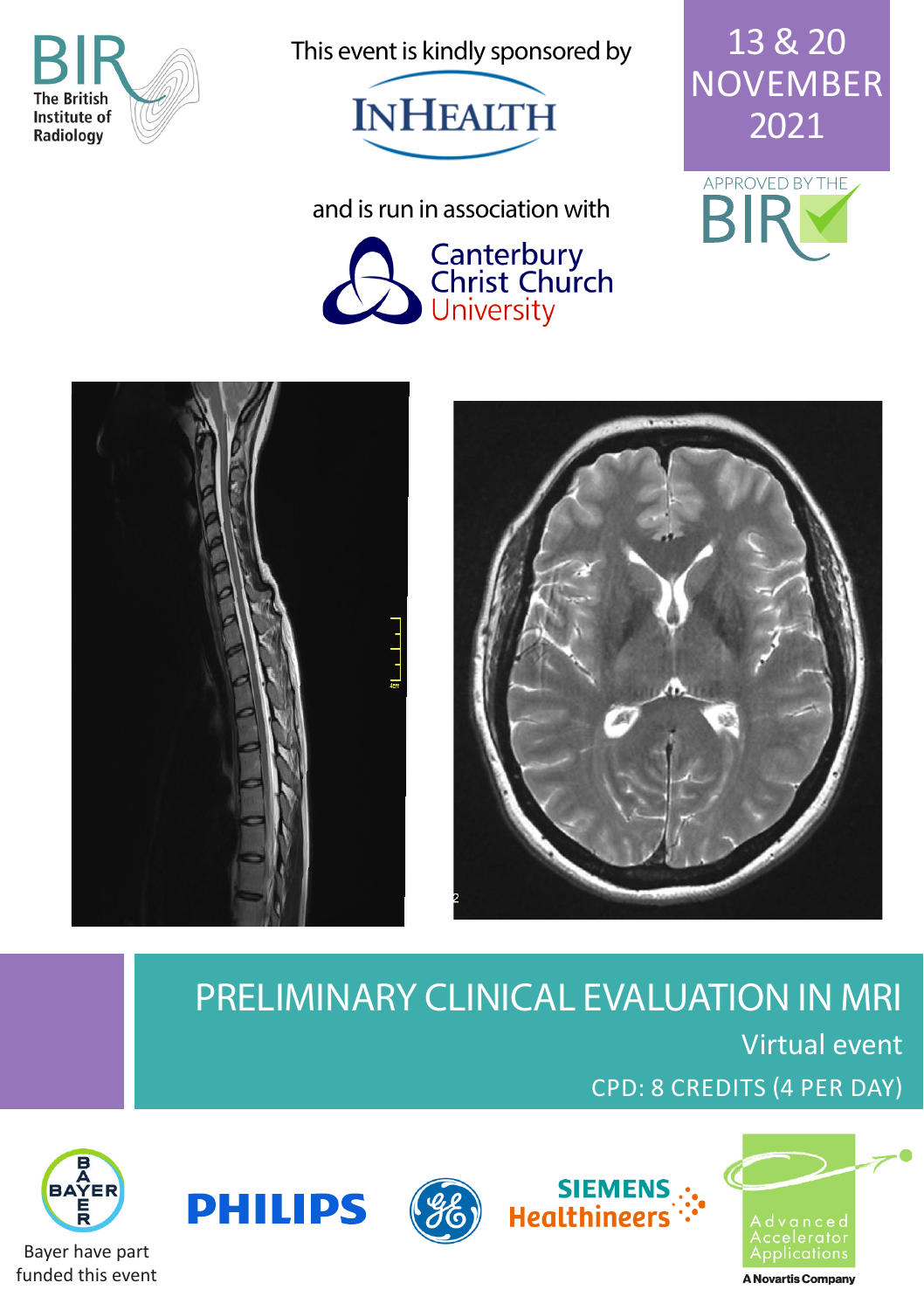### PRELIMINARY CLINICAL EVALUATION IN MRI Virtual event

CPD: 8 CREDITS (4 per day)

Due to the remote nature of many static departments and the mobile service, many MRI radiographers rarely see a radiologist or gain feedback on scans and reports.

This two part, virtal event aimed at radiographers, offers an overview of interpreting MR images of the spine (part 1) and brain (part 2). It provides a review of normal and abnormal appearances that will help radiographers ensure that they are providing the necessary images for the radiologists and correct demonstration of the area. The events will also cover how to identify red flag symptoms, manage urgent findings and when to escalate.

Educational aims:

- To understand the clinical indications for MR of the spine and brain, including the red flag symptoms to look for and the appearances to escalate
- To understand the rationale for the choice of pulse sequence when imaging spine and brain
- To recognise key anatomy and common pathologies seen in the spine and brain
- To become familiar with the terminology used in preliminary clinical evaluation of images

# Event information

Registration for this event will close at **5pm Friday 15 October.** Early booking is therefore strongly advised. The course will be run virtually and cases will be viewed using BioTronics to provide all delegates with the best posssible interactive experience.

# Follow us

Follow us on social media including Twitter, Facebook and LinkedIn



# Join us

Join the BIR today to benefit from reduced delegate rates for our events.

For membership information visit: www.bir.org.uk/join-us

*This course provides 4 CPD credits (per day) in accordance with the CPD Scheme of the Royal College of Radiologists*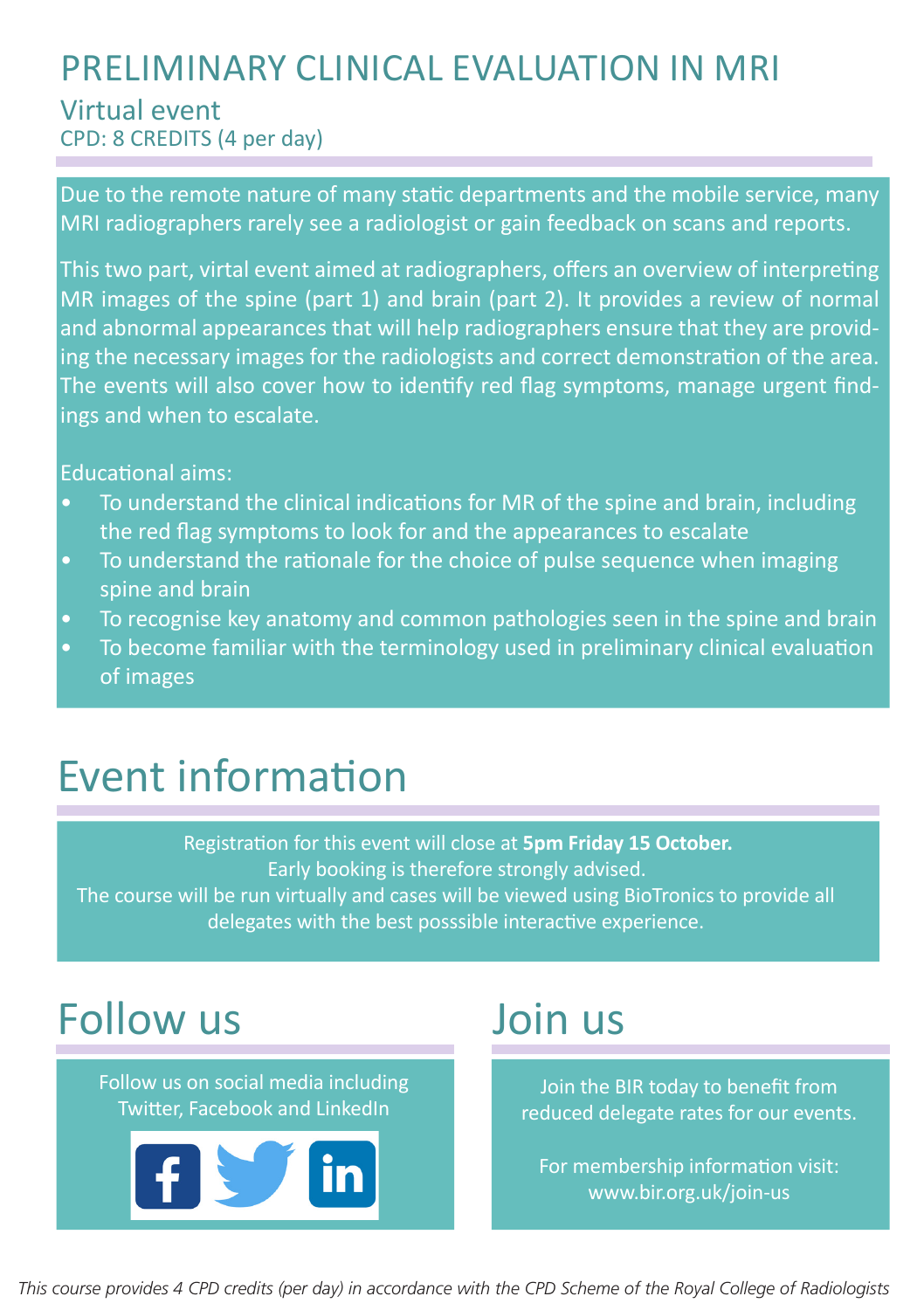#### **Spine**

#### **Day 1: Saturday 13 November 09:30- 13:15 GMT**

### **Brain Day 2: Saturday 20 November 09:30- 13:15 GMT**

| 09:30 | <b>Welcome &amp; Introduction</b><br>to PCE                                  | 09:30 | <b>Welcome &amp; Introduction</b><br>to PCE                                  |
|-------|------------------------------------------------------------------------------|-------|------------------------------------------------------------------------------|
| 11:30 | <b>Spine image viewing and<br/>review (individually)</b><br>Using BioTronics | 11:30 | <b>Brain image viewing and<br/>review (individually)</b><br>Using BioTronics |
| 12:15 | <b>Review of spine cases</b><br>with Q&A                                     | 12:15 | <b>Review of brain cases</b><br>with Q&A                                     |
| 13:15 | <b>Close of event</b>                                                        | 13:15 | Close of event                                                               |

## Programme organisers

#### **Mr Martin Mitchell, MRI Reporting Radiographer, Medway Maritime Hospital; and Lecturer in Diagnositc Radiography, Canterbury Christ Church University**

Mr Martin Mitchell is an Advanced Practitioner MRI Reporting Radiographer at Medway Maritime Hospital and part-time Lecturer at Canterbury Christ Church University. He has worked in MRI for over 17 years and has trained in MRI reporting of the brain, spine and knee. In clinical practice he currently reports on MRI in regular sessions. As part-time lecturer in diagnostic radiography, Martin leads the MRI reporting modules in brain, spine, knee and breast examinations.

He has a passion for MRI reporting and is enthusiastic about bringing PCE to the MRI clinical environment.

**With special thanks to:**

**Mr Darren Hudson, MRI Clinical Lead, InHealth** 

**Ms Lisa Pittock, Programme Director (MSc Clinical Reporting), Canterbury Christ Church University**